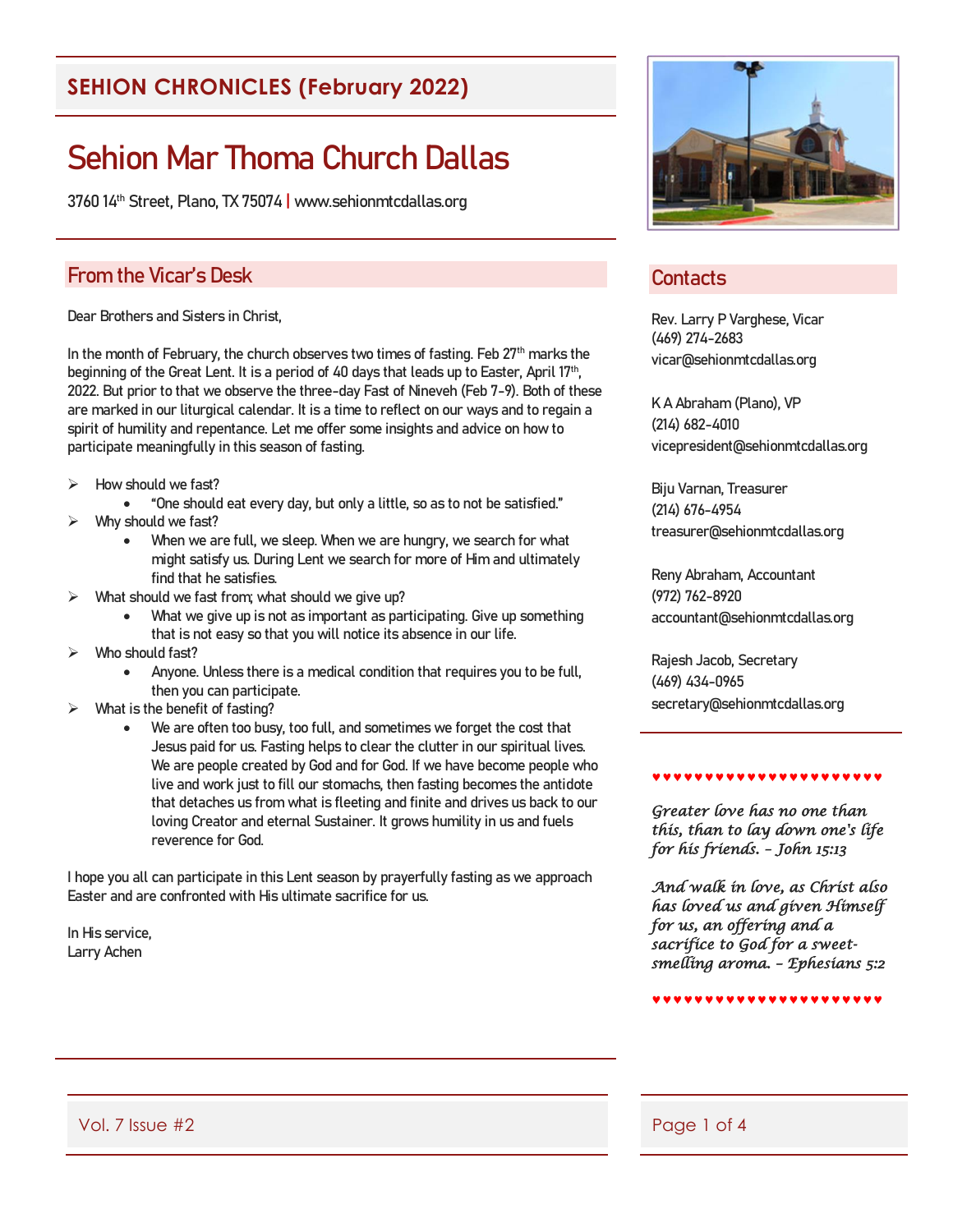### February Birthdays

| 2/1  | Jason Simon           | Garland | 2/1  | Joshua Simon             | Garland   | 2/2  | Joel Kovoor               | Allen   |
|------|-----------------------|---------|------|--------------------------|-----------|------|---------------------------|---------|
| 2/3  | <b>Thomas David</b>   | Allen   | 2/5  | <b>Zoey Grace Mathew</b> | Allen     | 2/6  | Noel Johnson              | Allen   |
| 2/6  | Jeffrey Philip        | Allen   | 2/6  | <b>Tiffany Philip</b>    | Allen     | 2/7  | Hannah Abraham            | Garland |
| 2/8  | <b>Anil Mathew</b>    | Allen   | 2/8  | Ariel Marie John         | Garland   | 2/8  | Mathew George             | Garland |
| 2/8  | Ancy Susan Koshy      | Allen   | 2/11 | Sindhu Varnan            | Garland   | 2/11 | Samuel Varkev             | Allen   |
| 2/12 | Molly John            | Allen   | 2/12 | P. T. Kuriyakose         | Sunnyvale | 2/13 | Elijah David John         | Garland |
| 2/13 | Hannah Varghese       | Murphy  | 2/15 | Alex Jacob               | Sunnyvale | 2/16 | Saju Abraham              | Garland |
| 2/16 | Shibu Varghese        | Allen   | 2/17 | Joyis Chacko             | Sunnyvale | 2/17 | Johan Kovoor              | Allen   |
| 2/17 | Olivia Susan Thomas   | Allen   | 2/18 | Kate Marie John          | Garland   | 2/18 | Joshua Daniel             | Murphy  |
| 2/19 | Ligi Mathew           | Allen   | 2/19 | <b>Bibi Thomas</b>       | Sunnyvale | 2/20 | <b>Rincy Sunny</b>        | Allen   |
| 2/22 | Brvce Abraham         | Allen   | 2/22 | Anna Varghese            | Allen     | 2/22 | Steven Varughese          | Garland |
| 2/22 | Isabella Abraham      | Garland | 2/23 | Suma Thomas              | Garland   | 2/24 | Kevin Muthalaly           | Allen   |
| 2/24 | Rayna Koshy           | Allen   | 2/27 | K. A. Abraham            | Murphy    | 2/28 | Abraham Manaloor          | Garland |
| 2/28 | Merin Varghese        | Murphy  | 2/28 | <b>Babu Thomas</b>       | Sunnyvale | 2/28 | <b>Andrew Mathai Sony</b> | Allen   |
| 2/29 | <b>Russell Lukose</b> | Allen   |      |                          |           |      |                           |         |

#### February Anniversaries

| 2/8 | ।। ।ता<br>Abraham<br>Ale<br>wan.<br>1 lc | Murphy | רמת<br>ZI ZZ | Mano<br>Varghese<br>George<br>Anne | Allen | $n \nmid n$<br>21 Z.S | Danie<br>D<br>.kaler<br>าตเ<br>Daniel<br>ں ص | <i>i</i> arland |
|-----|------------------------------------------|--------|--------------|------------------------------------|-------|-----------------------|----------------------------------------------|-----------------|
|-----|------------------------------------------|--------|--------------|------------------------------------|-------|-----------------------|----------------------------------------------|-----------------|

### Sunday School



January has been an exciting month of planning for the Sunday School Leadership team and we look forward to sharing these updates shortly in the coming months! On February 6th, we welcome our kids back to Sunday School in person. We will accommodate online classes as necessary, and these should be discussed with individual teachers.

February 6th SS General Body Meeting: *The meeting will take place @ 3 PM on 2/6 via Zoom*. The zoom link will be forwarded later this week. Please make yourselves available to join & participate.

2022 Diocesan exam will be held online on 05/15/2022 and students will take the exam from their home. The last day to register for the exam is Monday, February 21, 2022 and Fees (\$5) due on Sunday, February 28th 2022.

In His Service,

Bobby Mathew, Anne Varghese, Tibu Mathew (2022 Sunday School Leadership Team)

Train up a child in the way he should go; even when he is old he will not depart from it. Proverbs 22:6

Vol. 7 Issue #2 Page 2 of 4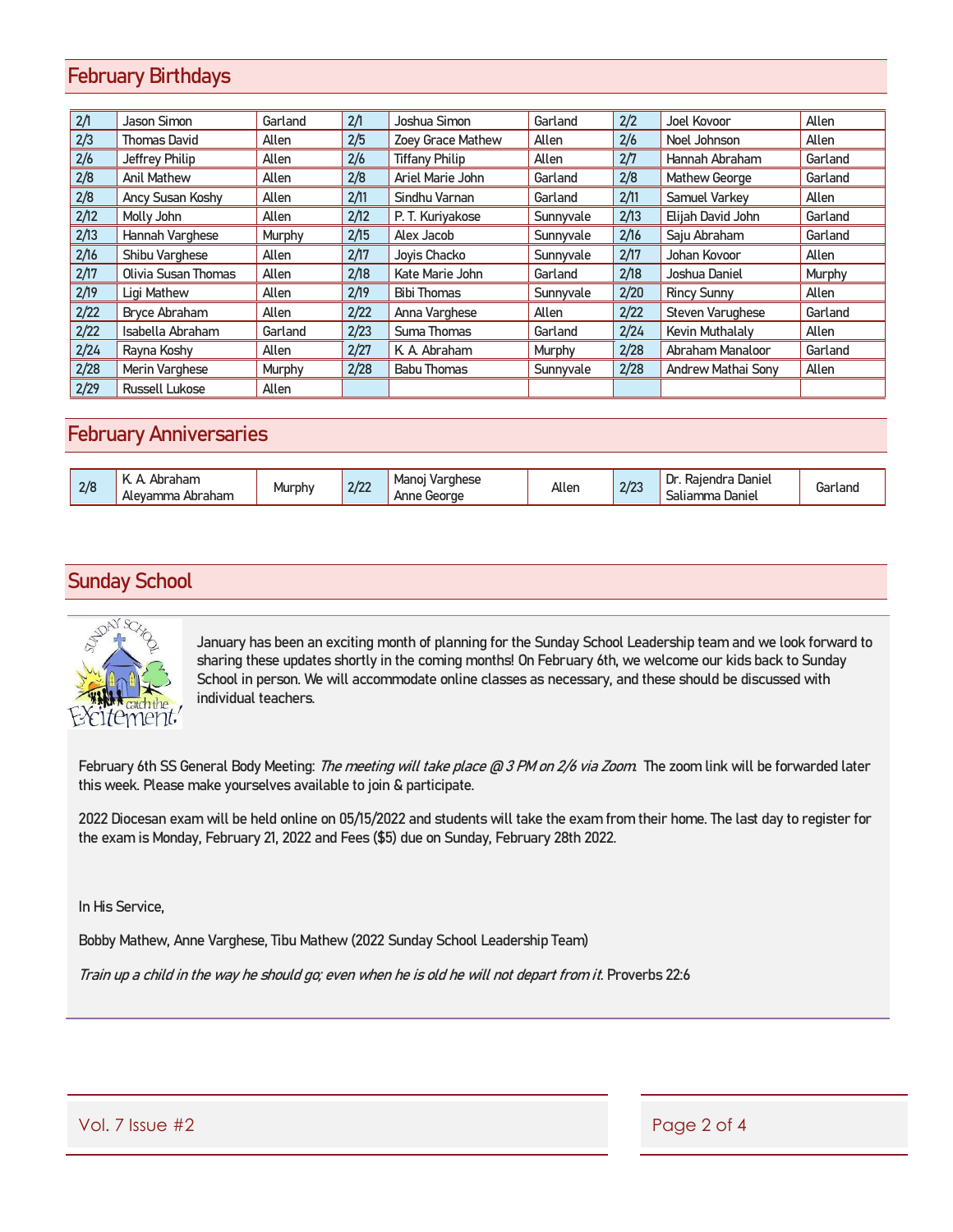

Youth Fellowship



**Our 2022 Sehion YF Retreat will be held March 18th -20th at Collin County Adventure Camp! The theme this year is "Rooted Together", and it focuses on community and the Bible verse Hebrews 10:24-25. We encourage all youth members to attend! Registration ends February 20th; we hope to see you there! Link to register: [https://docs.google.com/forms/d/e/1FAIpQLSfF5XjKzX8nny6w\\_CGXbdzadplH3zBVLWT0nym2gPPrl5M52w/viewform](https://docs.google.com/forms/d/e/1FAIpQLSfF5XjKzX8nny6w_CGXbdzadplH3zBVLWT0nym2gPPrl5M52w/viewform?usp=embed_facebookhttps://docs.google.com/forms/d/e/1FAIpQLSfF5XjKzX8nny6w_CGXbdzadplH3zBVLWT0nym2gPPrl5M52w/viewform?usp=embed_facebook) [?usp=embed\\_facebookhttps://docs.google.com/forms/d/e/1FAIpQLSfF5XjKzX8nny6w\\_CGXbdzadplH3zBVLWT0nym2](https://docs.google.com/forms/d/e/1FAIpQLSfF5XjKzX8nny6w_CGXbdzadplH3zBVLWT0nym2gPPrl5M52w/viewform?usp=embed_facebookhttps://docs.google.com/forms/d/e/1FAIpQLSfF5XjKzX8nny6w_CGXbdzadplH3zBVLWT0nym2gPPrl5M52w/viewform?usp=embed_facebook) [gPPrl5M52w/viewform?usp=embed\\_facebook](https://docs.google.com/forms/d/e/1FAIpQLSfF5XjKzX8nny6w_CGXbdzadplH3zBVLWT0nym2gPPrl5M52w/viewform?usp=embed_facebookhttps://docs.google.com/forms/d/e/1FAIpQLSfF5XjKzX8nny6w_CGXbdzadplH3zBVLWT0nym2gPPrl5M52w/viewform?usp=embed_facebook)**

### **Previous Month**

- **1/3** Weekly Bible Study
- **1/10** Weekly Bible Study
- **1/17** Weekly Bible Study
- **1/24** Weekly Bible Study
- **1/31** Weekly Bible Study

### **February Birthdays**

- **2/1 –** Joshua Simon
- **2/1 –** Jason Simon
- **2/7 –** Hannah Abraham
- **2/13 –** Hannah Varghese
- **2/17 –** Johan Kovoor
- **2/29 –** Russell Lukose

# **2022 SEHION YF RETREAT MARCH 18TH-20TH**



# **HEBREWS 10:24-25 COLLIN COUNTY ADVENTURE CAMP**

# **Upcoming Events**

- **2/7 –** Weekly Bible Study
- **2/14 –** Weekly Bible Study
- **2/21 –** Weekly Bible Study
- **2/28 –** Weekly Bible Study
- **2/20 –** Last day to register for retreat!

## **Prayer Requests**

- We pray that you continue to guide our youth members in their spiritual journey.
- We pray for those affected by Covid-19.
- We pray that you guide our YF committee in organizing our 2022 YF Retreat.



**Follow us on Instagram!<https://www.instagram.com/sehionmtcyf/> Follow us on Facebook!<https://www.facebook.com/sehionMTCyouth/>** **LOVE** ΥΟU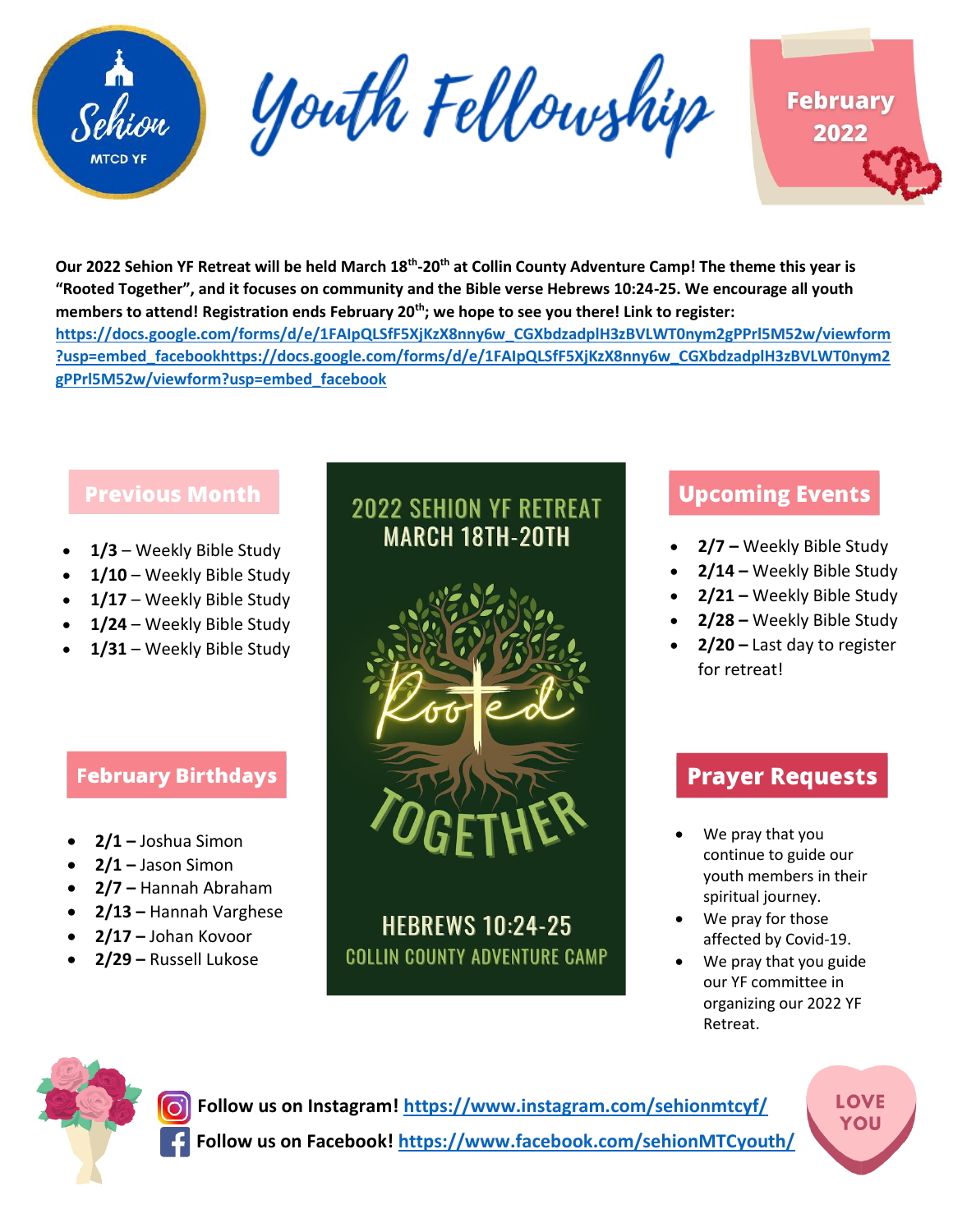# Area Prayer Meetings

| Saturday, Feb 5 at 7:00 pm  | Allen         | Zoom meeting |
|-----------------------------|---------------|--------------|
| Saturday, Feb 12 at 7:00 pm | Garland       | Zoom meeting |
| Saturday, Feb 19 at 7:00 pm | Sunnyvale     | Zoom meeting |
| Saturday, Feb 26 at 7:00 pm | <b>Murphy</b> | Zoom meeting |

# Edavaka Mission

| Wednesday, Feb 2 at 7:00 pm  | Weekly Bible Study/Prayer  | Zoom meeting |
|------------------------------|----------------------------|--------------|
| Wednesday, Feb 9 at 7:00 pm  | Weekly Bible Study/ Prayer | Zoom meeting |
| Wednesday, Feb 16 at 7:00 pm | Weekly Bible Study/ Prayer | Zoom meeting |
| Wednesday, Feb 23 at 7:00 pm | Weekly Bible Study/ Prayer | Zoom meeting |

# Sevika Sangham

| Tuesday, Feb 1 at 7:00 pm    | Southwest Region Sevika Sangham prayer led by Rev. Thomas<br>Mathew P.; message by Rev. Abraham Kuruvilla | Zoom meeting            |
|------------------------------|-----------------------------------------------------------------------------------------------------------|-------------------------|
| Saturday, Feb 5 at 9:30 am   | Bible study - 'Women of the Bible' led by Rev. Larry Varghese                                             | Zoom meeting            |
| Saturday, Feb 12 at 10:00 am | Southwest Region Center-A prayer followed by General Body<br>meeting                                      | Sehion Mar Thoma Church |
| Saturday, Feb 19 at 9:30 am  | Weekly Sevika Sangham prayer                                                                              | Zoom meeting            |
| Saturday, Feb 26 at 9:30 am  | Weekly Sevika Sangham prayer followed by Annual General<br>Body meeting                                   | Zoom meeting            |

# Sehion Stars

|                              | Monthly meeting                                                | Zoom meeting |
|------------------------------|----------------------------------------------------------------|--------------|
|                              | Dr. C K Nair (cardiologist) will share information on how to   |              |
| Saturday, Feb 19 at 11:00 am | prevent obesity, diabetes, heart disease, Alzheimer's, stroke, |              |
|                              | cancer, arthritis, depression etc. and how to eat to live.     |              |